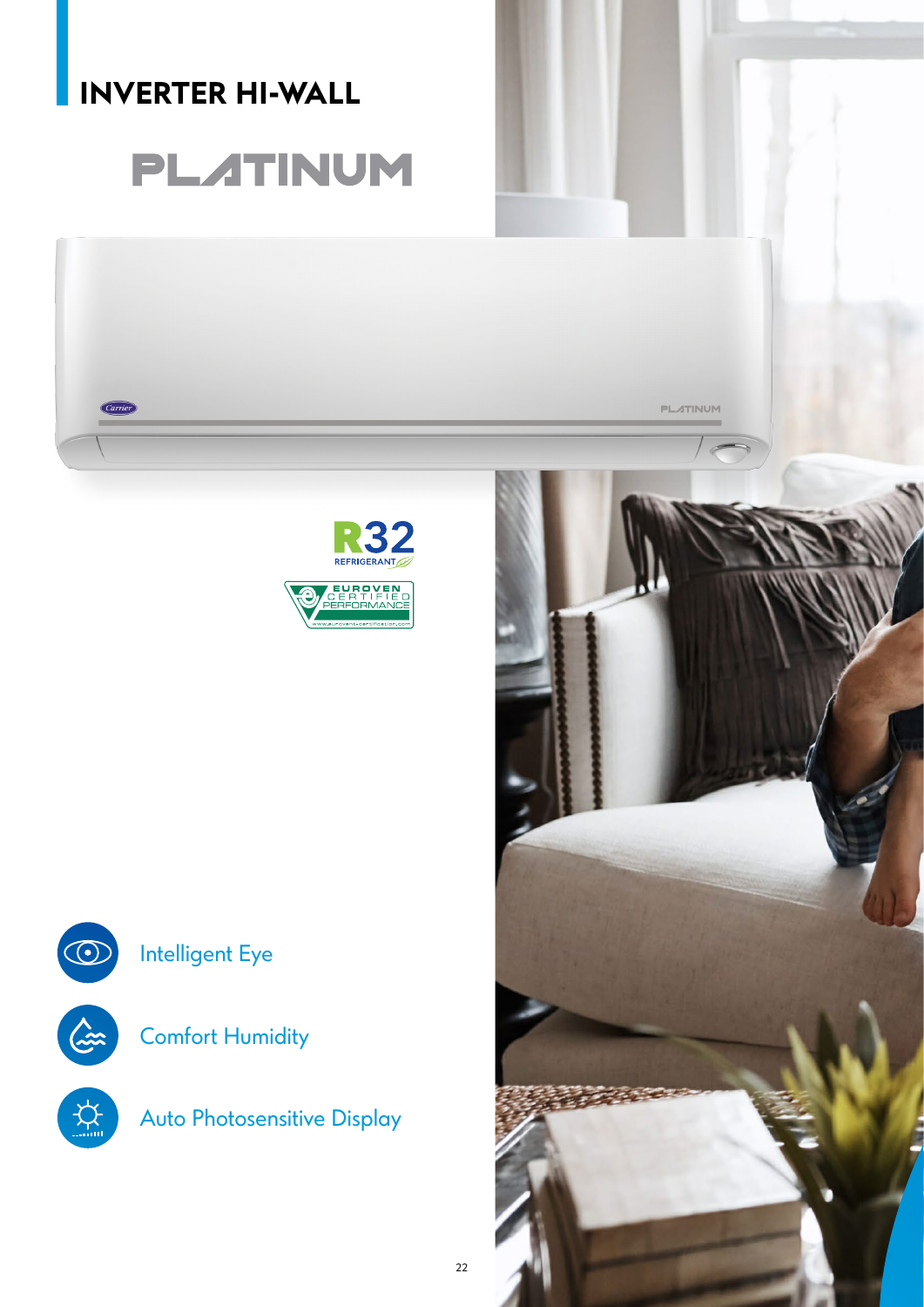**Powerful heating even in -25°C extreme weather**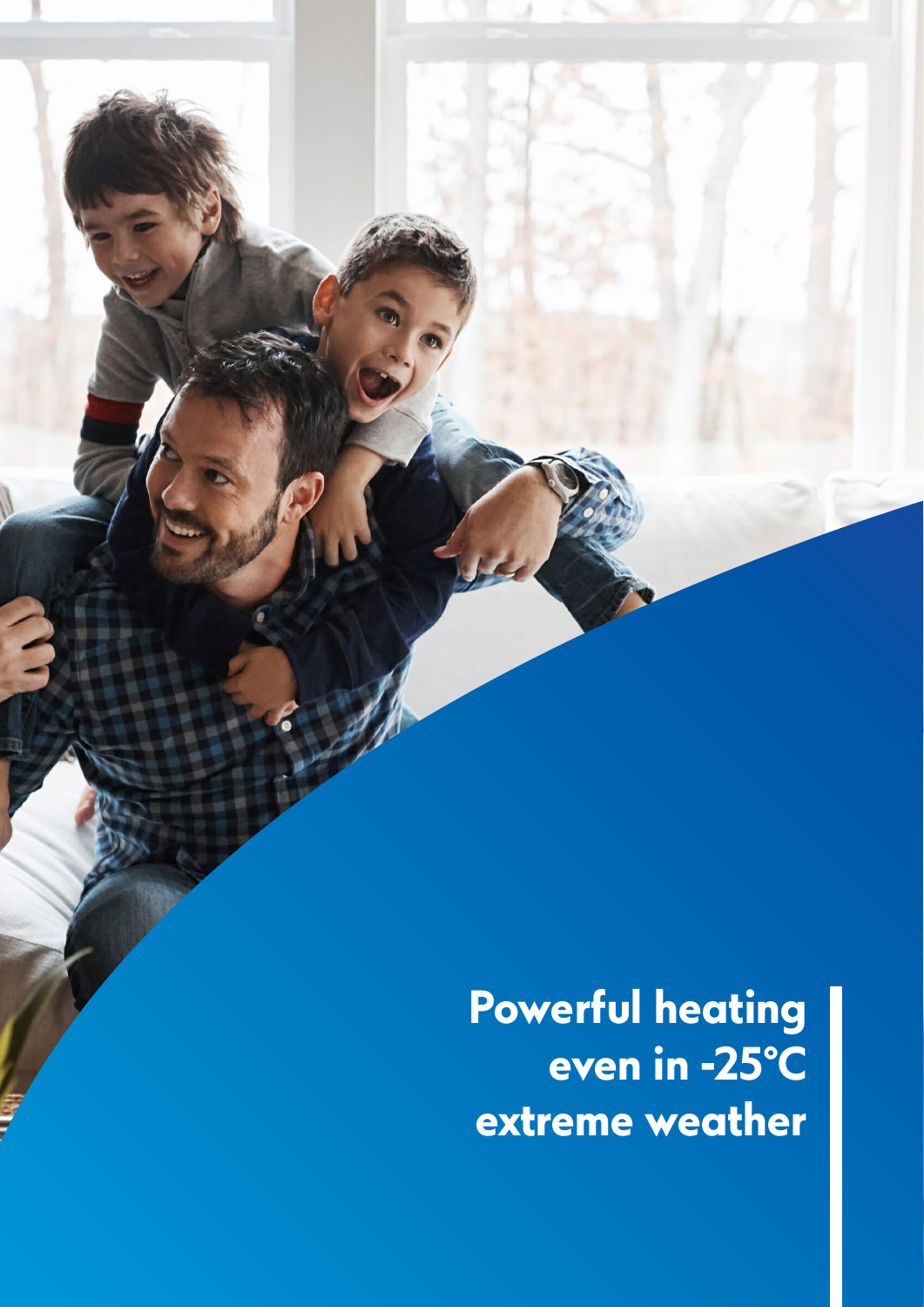## **INVERTER HI-WALL PLATINUM**

Use of the advanced inverter technology withstands the most extreme weather conditions. You can enjoy comfortable and heating air even when the outdoor temperature is as low as -25°C.

Offers the most comfort airflow with warm air down to your toes, feeling spring in every corner of your room. Cool air up to the ceiling, enjoy a more homogeneous coolness around.

#### **FEATURES**

| ్త                                                                 | Wi-Fi Active                         | $\sigma$      | Dry Mode                         |
|--------------------------------------------------------------------|--------------------------------------|---------------|----------------------------------|
| <b>Million</b>                                                     | Golden Fin                           | $\mathbb{N}$  | Quiet Mode                       |
| $\cdot \circ \cdot$                                                | Remote Control Bright Screen         |               | Self Clean                       |
| $\left( \begin{array}{c} \text{d} \\ \text{e} \end{array} \right)$ | Cold Catalyst Filter                 | $[\Lambda]$   | Auto Diagnosis & Self Protection |
| C                                                                  | Vitamin C Filter                     | $\frac{1}{2}$ | Auto Defrosting                  |
| 【                                                                  | Negative Ion Filter (Ionizer Filter) | $\Theta$      | Auto Restart                     |
| $\left(\overline{\mathbf{r}}_{\mathbf{z}}\right)$                  | Follow Me                            | $\Delta$      | Electrical Voltage Protection    |
| $\mathbb{G}$                                                       | Sleep Mode                           | 【柒】           | Low Ambient                      |
| ECO                                                                | ECO                                  | 土             | Memorize                         |
| TURBO                                                              | Turbo                                | $[\Theta]$    | Remote Control Locking           |
| $\rightarrow$                                                      | Louver Function/ Horizontally        | $\mathbf{r}$  | Refrigerant Leakage Detection    |
| $\hat{\mathcal{O}}$                                                | Timer                                | [w]           | 1W Stand By                      |